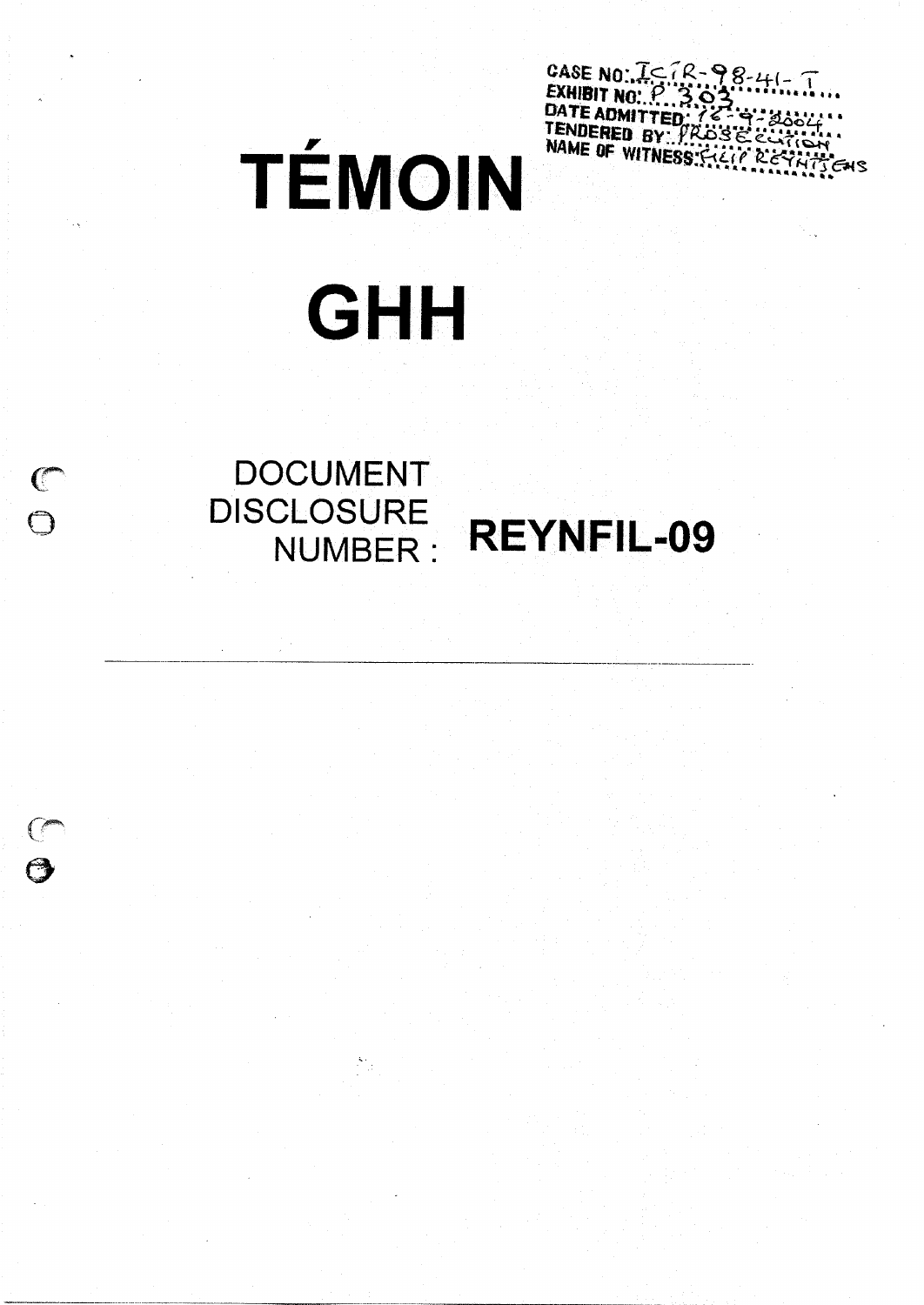<u>Lisari bena</u>brah <u> 1941 and</u>ré 1

ti a t

(前提 钢钢  $\sim$   $\sqrt{2}$   $\approx$   $\sqrt{2}$ 

 $\mathcal{E}_k$ 

ti,

 $\frac{0}{\Theta}$ 

 $\breve{\mathbf{\Theta}}$ 

| Office of                                                       | K0067356<br>Index No.                                                                                                                                                                                                                                                                      |
|-----------------------------------------------------------------|--------------------------------------------------------------------------------------------------------------------------------------------------------------------------------------------------------------------------------------------------------------------------------------------|
| the King's                                                      | Transmitted to the King's Prosecutor                                                                                                                                                                                                                                                       |
| Prosecutor                                                      |                                                                                                                                                                                                                                                                                            |
|                                                                 | Brussels, 18 October 1996                                                                                                                                                                                                                                                                  |
| <b>GPJ</b> Brussels                                             | (Signed)                                                                                                                                                                                                                                                                                   |
| <b>Criminal Investigations</b>                                  |                                                                                                                                                                                                                                                                                            |
| Department                                                      |                                                                                                                                                                                                                                                                                            |
| <b>Section: Criminal</b>                                        | PRO JUSTITIA                                                                                                                                                                                                                                                                               |
| C.I.D. 305                                                      | In the year one thousand and ninety-six, on the seventeenth day of<br>October at 4.45 p.m.                                                                                                                                                                                                 |
| Annex (es) : 4                                                  | We, SABINE WILPUTTE.                                                                                                                                                                                                                                                                       |
|                                                                 | Police Officer with the King's Prosecutor's Office in the Brussels<br>District within the context of the present International Letter<br>Rogatory, attach to the present fax message sent to us by Professor<br>Filip REYNTJENS regarding the "Escadrons de la mort" [The<br>Death Squad]. |
| Interview: 0                                                    |                                                                                                                                                                                                                                                                                            |
| No. 42.064                                                      | Duly noted.                                                                                                                                                                                                                                                                                |
| Follow-up to Report<br>No.                                      | (Signed)                                                                                                                                                                                                                                                                                   |
| Of                                                              |                                                                                                                                                                                                                                                                                            |
|                                                                 |                                                                                                                                                                                                                                                                                            |
| <b>Signed</b>                                                   |                                                                                                                                                                                                                                                                                            |
|                                                                 |                                                                                                                                                                                                                                                                                            |
| by                                                              |                                                                                                                                                                                                                                                                                            |
|                                                                 |                                                                                                                                                                                                                                                                                            |
| Follow-up to the duties<br>assigned by the King's<br>Prosecutor |                                                                                                                                                                                                                                                                                            |
|                                                                 |                                                                                                                                                                                                                                                                                            |
| <b>Marginal Note:</b>                                           |                                                                                                                                                                                                                                                                                            |
|                                                                 |                                                                                                                                                                                                                                                                                            |
| Case-file : Letter<br>Rogatory 642 CR 96<br>of                  |                                                                                                                                                                                                                                                                                            |

WS02-610  $K006-7356 - K0067360$ 

 $\mathcal{F}^{(1)}$ 

 $\mathbf{1}$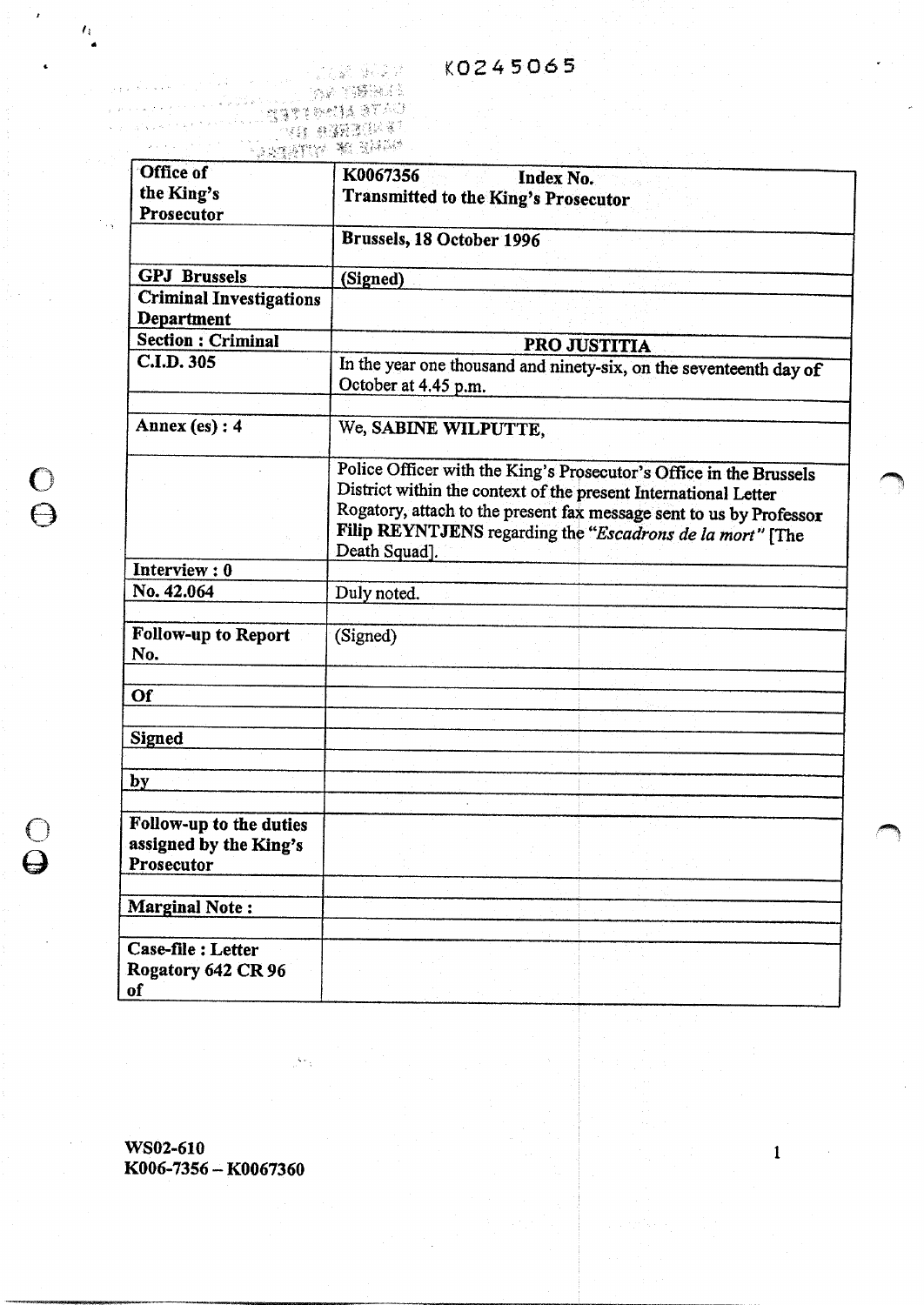| Against<br><b>NSENGIYIUMVA</b><br>Anatole |  |
|-------------------------------------------|--|
| Murder Charge                             |  |
| Plantiff:                                 |  |
| Subject:                                  |  |
| Information                               |  |

WS02-610 K006-7356 - K0067360

 $\mathbb{R}^{N_{\mathrm{c}}}$  :

 $\blacksquare$ 

**P**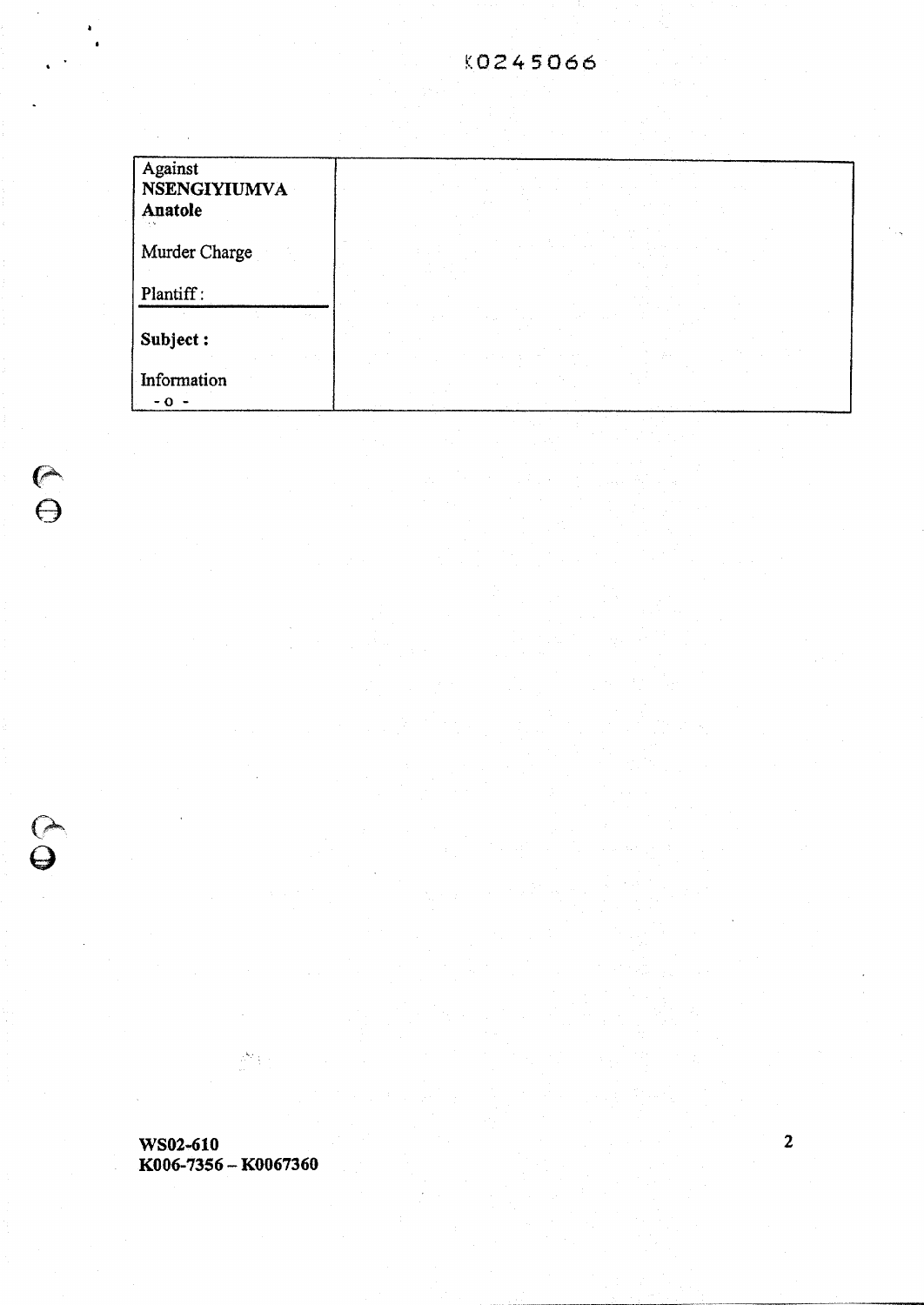#### K0067357

#### INFORMATION ON THE "ESCADRONS DE LA MORT" [DEATH SQUAD]

The information we were able to obtain on the existence, composition and activities of the "reseau zero" [zero network] (in the words of C. Mfizi) were based on :

- testimonies of two people who had been associated with this group;
- testimonies of three people, two of whom were Senior Police Officers, who were well-informed about this group;
- evidence gathered in the areas of the clashes particularly, in the Bugesera region.

For obvious security reasons, we cannot reveal the identity of our informants. We would like to point out that the testimonies corroborate, and that every one of them was collected separately. Moreover, verifications on the ground confirm that the facts are true and aceurate although these witnesses did not know the global picture.

The objectives of the group responsible for the upheavals were announced to those who were joining as follows: Multiparty politics has brought disorder and anarchy; the Governments of Nsanzimana and Nsengyyaremye are not good; the change under way should therefore be discredited. At the national level, the nucleus of this group was made up particularly of the following people : NZIRORERA Joseph (former Minister, member of Parliament for Ruhengeri), ZIGIRANYIRAZO Protais (former prefet of Ruhengeri, Brother-in-law of the President), RWABUKUMBA Seraphim (Chairman,

 $WS02-610$  3 K006-7356 - K0067360

©

O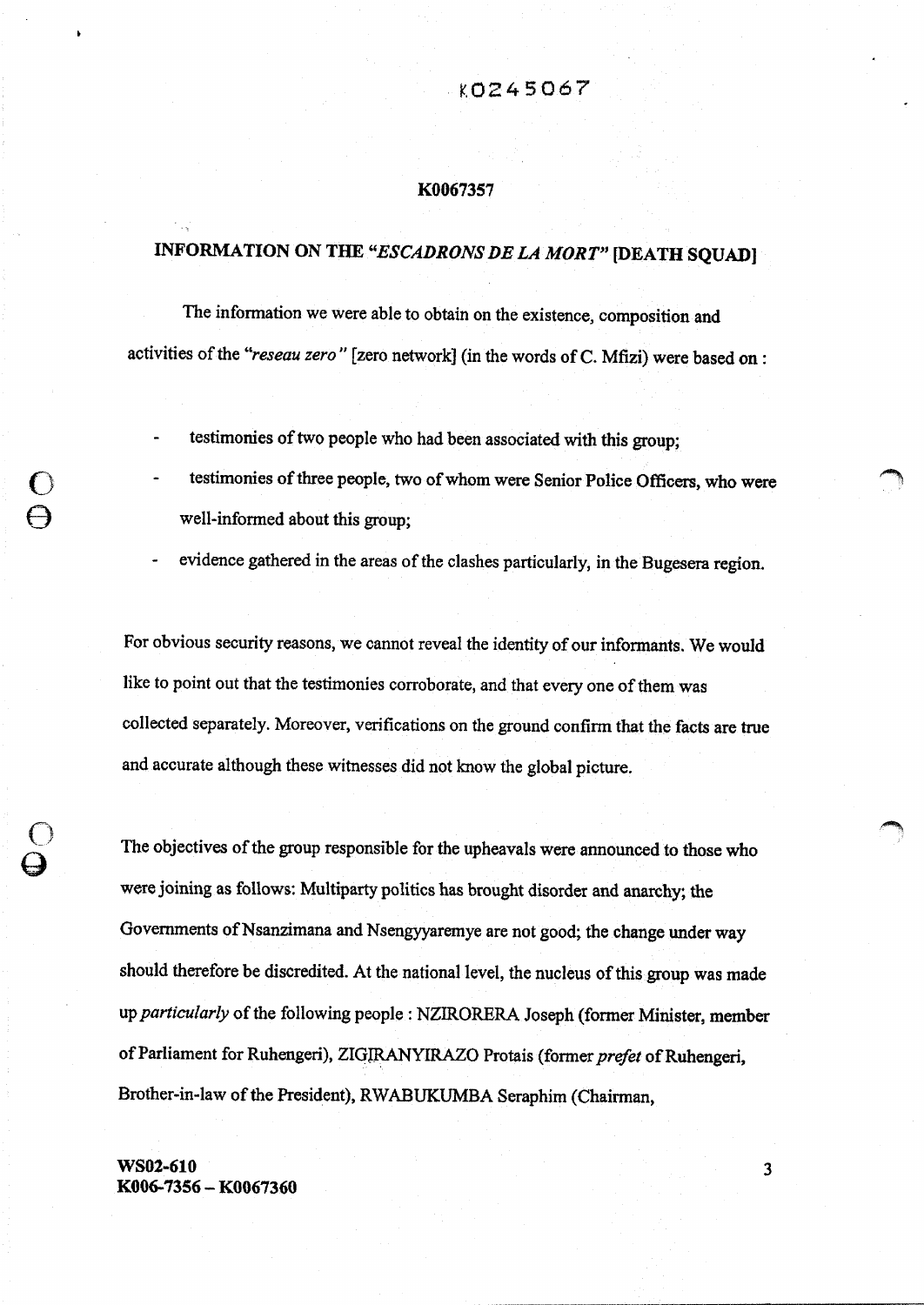#### [0245068

#### K0067358

Managing Director (PDG) of the "Centrale", Brother -in-law of the President), Col. SERUBUGA Laurent (Former Deputy Chief of Staff of the Army), Col. SAGATWA Elie (Private Secretary of the President, Brother-in-law of the President), Ms. Dr. RUSHINGABIGWI Chantal, NTIRIVAMUNDA Alphonse (Managing Director of the Highways Department, Son-in-law of the President), Capt. SIMBIKANGWA Pascal (Government official at the Presidency, Brother-in-law of Col. Sagatwa), Col. BAGOSORA (Principal Private Secretary at the Ministry of Defence), RUCAGU Boniface (member of Parliament for Ruhengeri), Major NKUND1YE Leonard (Commander of the Presidential Guard) and Col. NSENGIYUMVA Anatole (Head of the Military Intelligence - G2). Other people were also mentioned, but not by all the informants; so, we prefer hot to mention them. Apart from the central nucleus, the group had local or regional intermediaries responsible for the execution on the spot; that is how in the Bugesera region, Fidele RWAMBUKA, the Bourgmestre of Kanzenze partieularly, played this role.

Generally, the operations were directed at either the disruption of the activities of some opposition parties, the M.D.R. and the P.L. parficularly, or causing unrests, or even bloody clashes. We eould give a few examples to illustrate these operations.

An example of the disruption of the activities of other parties took place in September 1991 on the occasion of a meeting organized by the M.D. R. party in Ruhengeri. Some

 $\overline{\mathbf{4}}$ 

WS02-610 K006-7356 - K0067360

 $\Theta$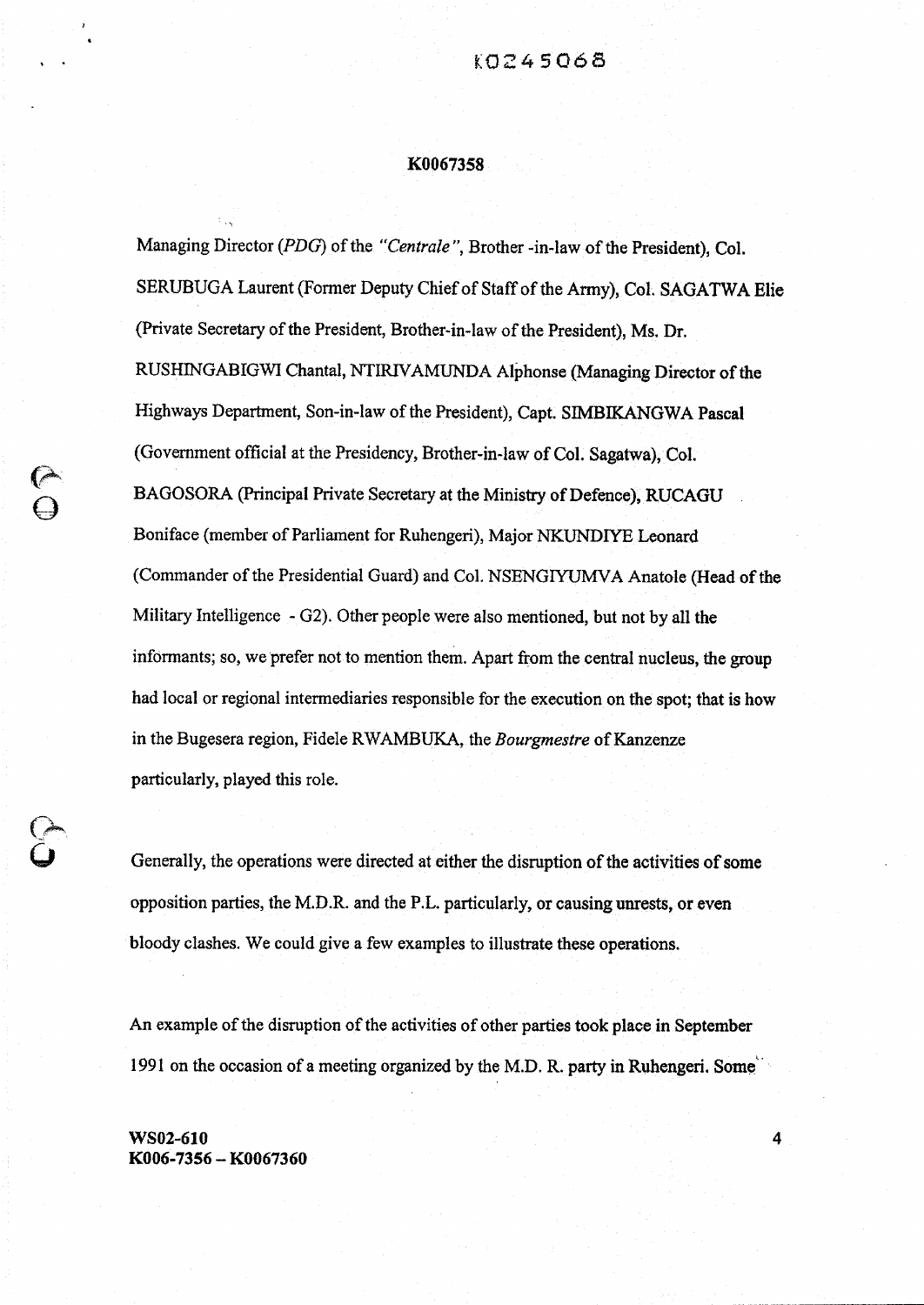#### K0067359

members of the group, transported in vehicles of the Highways Department and the Presidential Guard (PG), had on the one hand, hired some youth to disrupt the meeting, and on the other hand, four young people who were to kill four leaders of the M.D.R. party (Twagiramungu, Murego, Karamira and Bagaragaza). Since someone (whose identity is known) had witnessed the preparations, it was decided not to proceed with the assassination of the leaders. However, the meeting was violently disrupted. Since the incidents were recorded on video, the Commander of the Presidential Guard (PG) had the video casette seized and destroyed.

An example of the attempt to cause unrest took place recently at the end of July. When some Interahamwe (M.R.N.D. militiamen) blocked roads within the surroundings of Kigali, they were helped and encouraged on the spot by many of the key figures identified above. A Diplomat of a Western Embassy was an eye-witness.

However, the most disturbing technique consisted in the attempts to cause bloody clashes. Wehave very accurate evidence ofsueh destabilizations in Bugesera and Kibuye. In Bugesera, the clashes resulted in the death of several hundred people, any more wounded people and thousands of displaced people. In March 1992, some Interahamwe and soldiers from the Presidential Guard and the Mayuya camp (a total of about 75 soldiers) were sent to Bugesera. The soldiers were in mufti and armed with daggers and pistols. Those, particularly the (O.M.P.- Officiers du Ministere Public and

5

WS02-610 K006-7356 - K0067360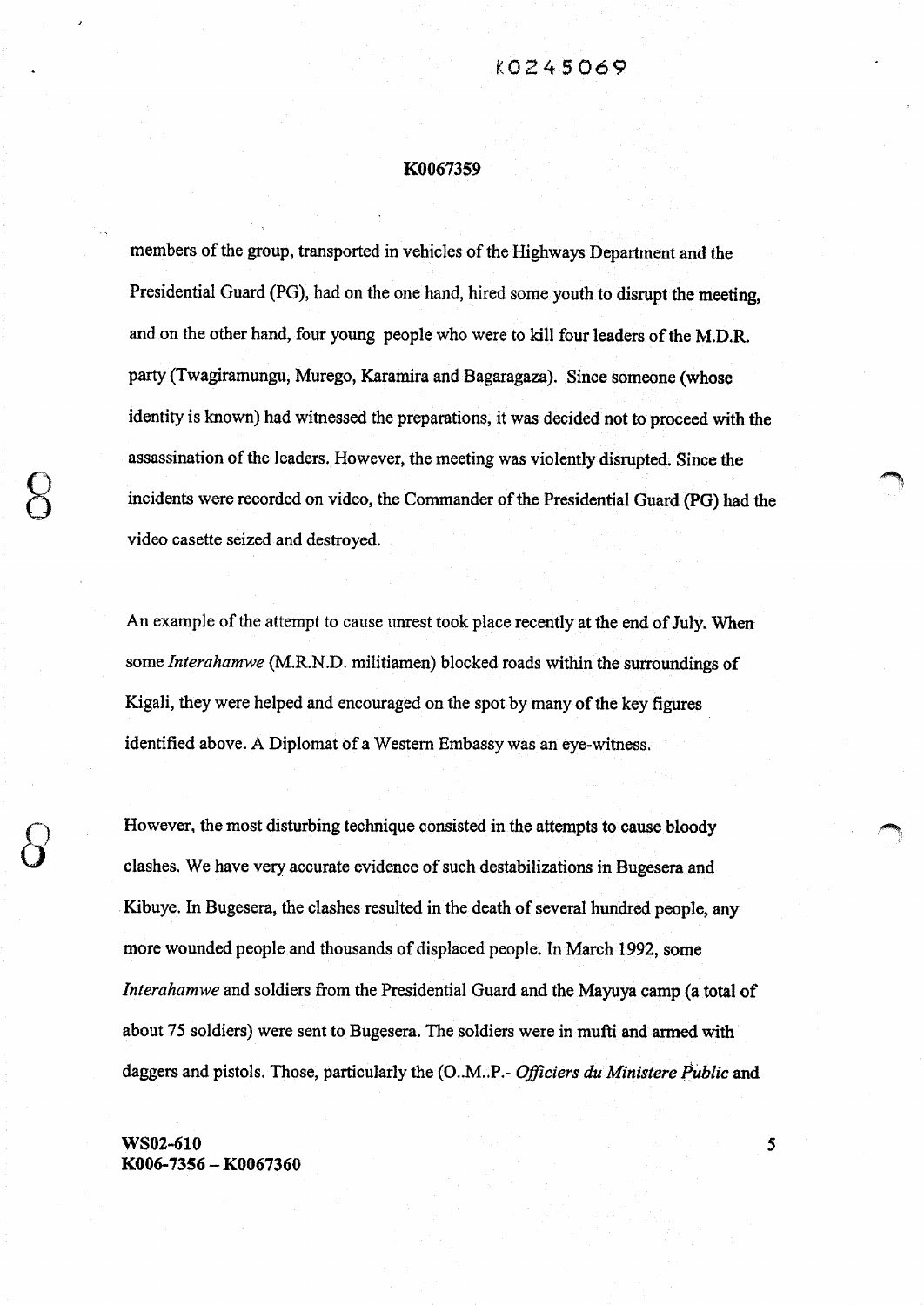the I.P.J-Inspecteurs de Police Judicaire/O.P.J-Of/îciers de Police Judiciaire..) [officiais of the Prosecutor's Office and Detective Sergeants /Senior Police Officers] who could have disrupted the operation were transferred beforehand. The troublemakers were transported in the Highways Department vehicles; the petrol necessary for the operation was supplied by Messrs. Rwabukumba and Nzirorera, and was allegedly transported by Hassan Ngeze and kept at Bourgmestre Rwambuka's residence. On arrival at first in Gashora, the *Interahamwe* and the soldiers assisted by the local *Interahamwe*, mingled with the population. Then, they attacked some targets defined beforehand, Tutsi families or members of opposition parties; then, the nets of violence spread. The complicity of some services was obvious. A few examples. In Nyamata, Antonia Locatelli's killer was immediately evacuated in a vehicle of the gendarmerie, which had also collected the cartridges; a few of the people who had attacked the displaced people to lure Locatelli had been apprehended by the displaced people and taken to the Public Prosecutor's Office, who released them without even registering their identity; these people, nevertheless who were of crucial importance to the investigation, disappeared without trace.

The key role played by the Highways Department will also be noted, hot only does it use the vehicles and the petrol vouchers, but the road fund was used as an actual secret fund for financing a number of illegal activities (certain sources say that it was also used to fund the M.R.N.D. party).

 $WS02-610$  6 K006-7356 - K0067360

©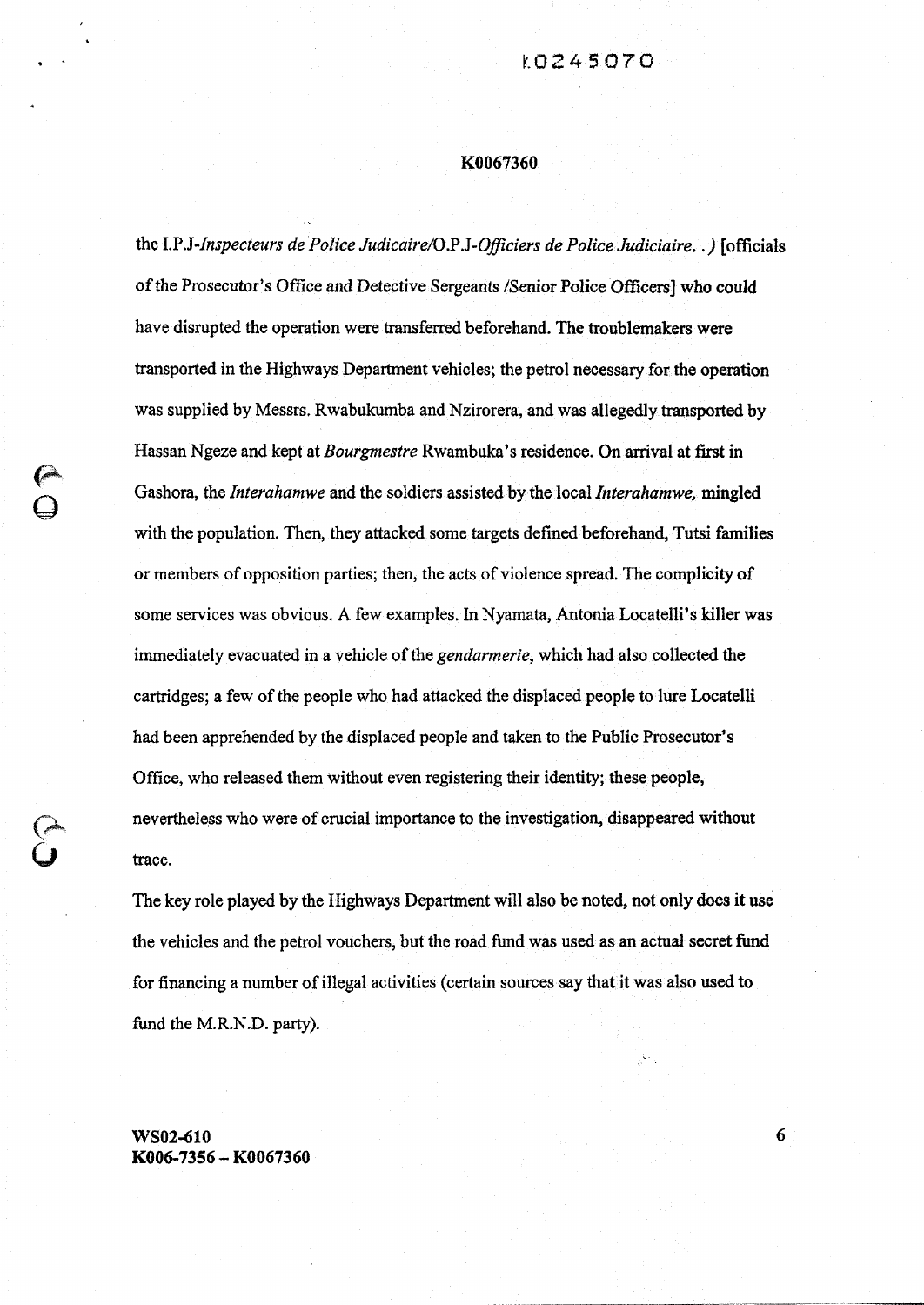The Gikongoro *prefecture* was to follow after Bugesera. One of the informants went there to prepare the operation using a vehicle of the Highways Department. The prefet Habiyambere (former Head of Criminal Investigations Department) was the local intermediary. Having noticed that Gikongoro was a diffieult place for this sort of operation, the group abandoned the idea and decided to set up the C.D.R. there. Instead of Gikongoro, last August, it was in Kibuye that the destablization was once again attempted. It was from Lake Kivu that the infiltrations of the *Interahamwe* and the soldiers took place; some elements of the C.D.R. participated in the operation, for which the scheme used was for the rest identical to that of Bugesera. The final toll was about ten people dead, ten people or se wounded and several thousands of displaced people.

The activities of this group have three effects :

- sabotaging the democratization process, which can take place properly within a context of destabilization;
- intimidation of the Tutsi population and the opposition parties;
- impediment to the Arusha Peace process, since the message put across obviously was that neither the refugees nor the members of the RPF would be safe if they decided to return to Rwanda.

These actions are consequently completely anti-democratic and were an infringement upon human rights; ultimately, they could give rise to an actual organized civil war. It is therefore very important to put an end to this subversion. In order, as far as

 $WS02-610$   $7$ K006-7356 - K0067360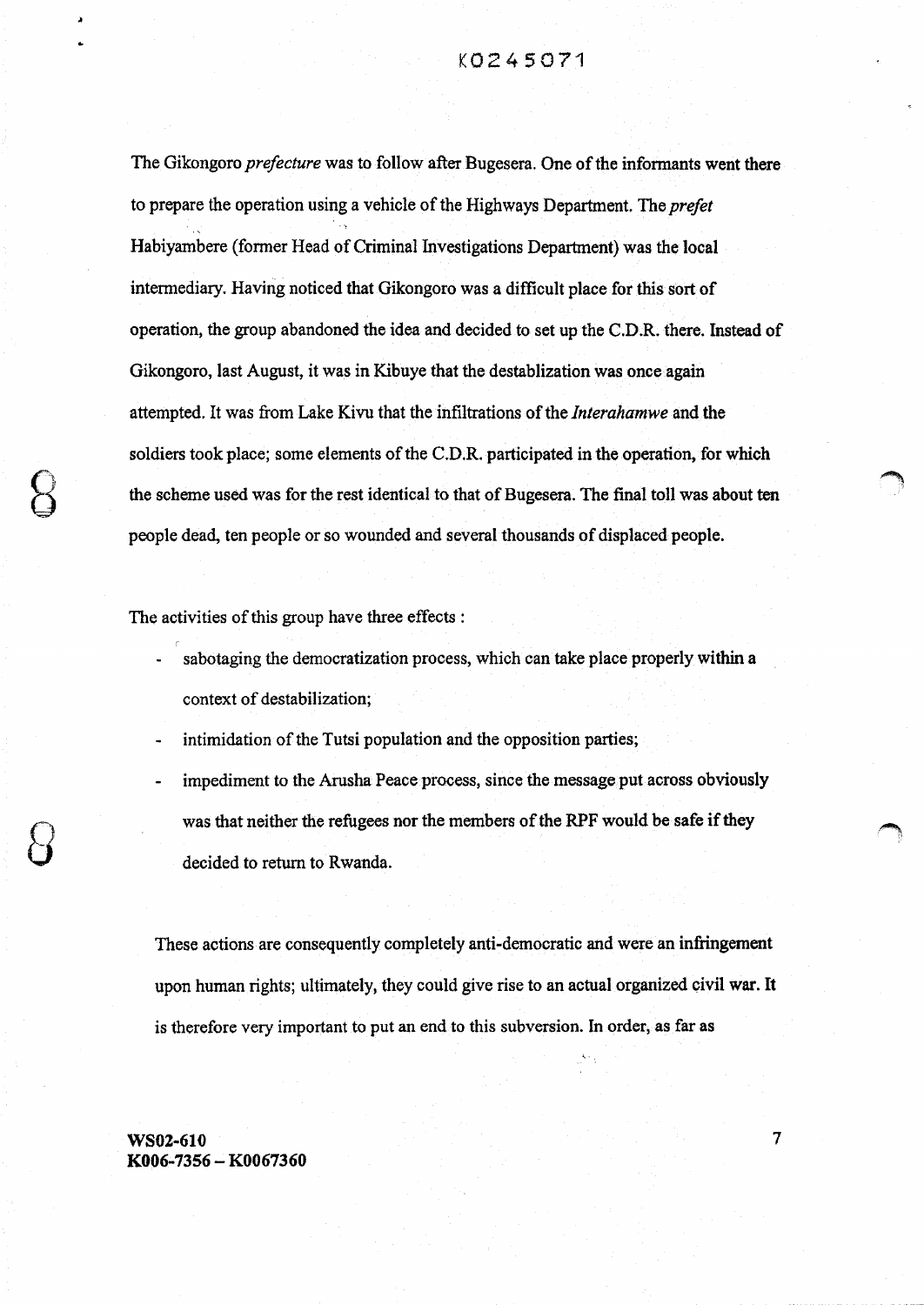possible, to get right to the bottom of these events and to avoid their repetition, it is imperative to have an exhaustive international investigation.

#### Prof. Filip REYNTJENS

90ctober 1992

 $\mathbf{A}$ 

 $\int\limits_{\mathbb{G}}$ 

WS02-610 K006-7356 - K0067360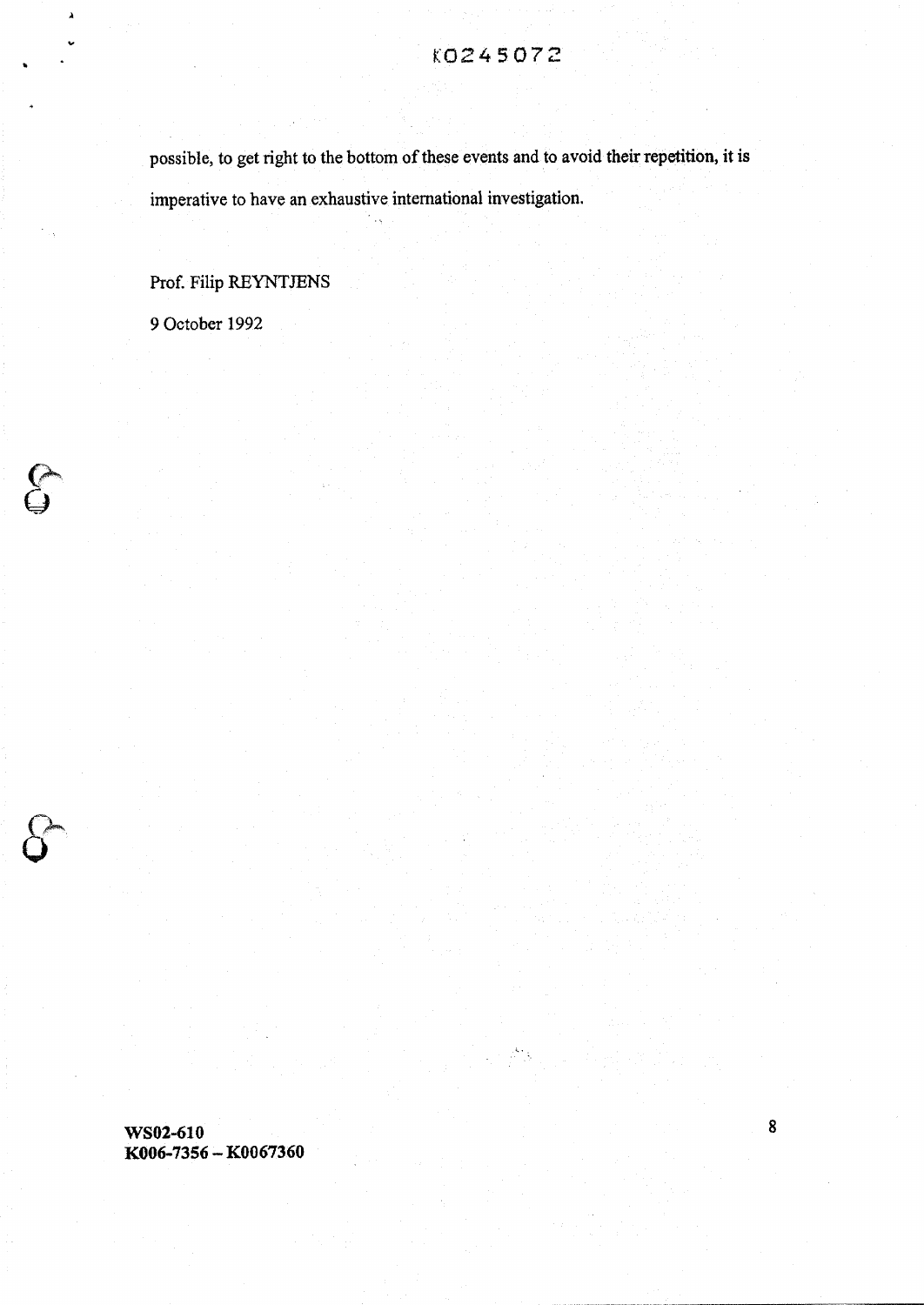Rn. 668 1 folio

ويموه والمرافض والرابا

 $O$   $\Theta$ 

#### HORIZONS  $E\times H$  221

#### **LES ESCADRONS DE LA MORT AU RWANDA.**

Extraits du témoignage du Prof. Filip REYNTIENS, suite à une mission belge effectuée au Rwanda (en Septembre 1992), composée, en dehors de l'auteur de ce témoignage, de Willy KUYPERS (Sénateur), Johan SCHEERS (Avocat de Bruxelles), Rik de GENDT (Journaliste), et de Wilfried VAN den STORME (Consul Honoraire du Rwanda & Anvers).

Les indications que nous avons sur l'existence. la composition et les activités d'un «réseau zéro» sont basées sur les témoignages de deux personnes ayant été associées à ce groupe, les témoignages de trois personnes, dont deux officiers supérieurs qui sont bien informés sur ce groupe, des témoignages dans la région du Bugesera en particulier (...)

(...) Les objectifs du groupe responsable pour les troubles étaient annoncés comme suit, à ceux qui jes rejoignaient: le moltipartisme est cause de l'anarchie et du désordre; les gouvernements Nsanzimana et Nsengiyaremye ne valent rien; il faut donc discréditer le changement en cours.

Au niveau national, le noyau de ce groupe est constitué notamment par les personnes suivantes: N'ZIRORERA Joseph (ancien ministre, député de

engeli), ZIGIRANYIRAZO Protais (ancien préfet de Ruhengeli, beau-frère du Président), RWABUKUMBA Séraphin (PDG de la Centrale. beau-frère du Président), Col.SERUBUGA Laurent (ancien Chef d'Etat-major adjoint de l'armée), Col. SAGATWA Elie (Secrétaire particulier du Président, beau-frère du Président), Mr NTIRIVAMUNDA Alphonse (Directeur général des Ponts et Chaussées, beau-fils du Président). Capt. SIMBIKANGWA Pascal (fonctionnaire à la présidence, beau-frère du Col. Sagatwa), Col. BAGOSORA, Directeur de cabinet au Ministère de la défense, cousin du Président). Maj. NKUNDIYE (Commandant de la Garde Présidentielle) et le Col. NSENGIYUMVA Anatole (Chefs des renseignements militaires). D'autres personnes ont été citées... A part le noyau

central, le groupe dispose de relais locaux ou régionaux chargés de l'exécution sur place; c'est sinsi que dans le Bugesera, ce rôle a été loué notamment par Fidèle RWAMBUKA, le bourgmestre (Maire) de Kanzenze.

En général, les opérations visent soit la perturbation des activités de certains partis politiques, le M.D.R. et le P.L. en particulier, soit la provocation de désordres, voire même d'affrontements sangiants. Nous pouvons illustrer ces opérations à l'aide de queiques exemples.

Un exemple de perturbation d'activités d'autres partis politiques s'est produit en septembre 1991 à l'occasion d'un meeting organisé par le M.D.R. à Ruhengeli. Quelques membres du groupe, transportés en véhicules des ponts et chaussées et de la Garde présidentielle (GP), ont d'une part recruté des jeunes pour perturber le meeting, et d'autres part quatres jeunes gens qui devaient tuer quatres leaders du M.D.R. (TWAGIRAMUNGU. MUREGO, KARAMIRA et BAGARAGAZA). Puisque quelqu'un (dont l'identité est connue) a été témoin des préparatifs, il a été décidé de ne pas procéder à l'assassinat de ces leaders. Cependant le meeting a été violemment perturbé. Puisque les incidents avaient été enregistrés sur cassettes vidéo, le commandant de la G.P. a fait saisir et détroire la bande. Une Autre tentative de causer le désordre... fin du mois de juillet 1991, lorsque les Interahamwe (millees du M.R.N.D.) ont barré des routes aux alentours de Kigali, aidés et encouragés par plusieurs des personnalités citées plus hauts. Un diplomate d'une ambassade occidentale en est témnin.

Cependant, la technique la plus inquiétante consiste dans des tentatives de causer des affrontements meurtriers. Nous possédons des témoignages très précis de ces déstabilisations au Bugesera et à Kibuve.

Au Bugesera, les affrontements ont fait plusieurs centaines de morts, heaucoup plus de blessés et des milliers de déplacés. En mars 1992, des Interahamwe et des militaires de la G.P. (un total d'environ 75 militaires) ont été envoyé au Bugesera. Les militaires étaient en civil et armés de poignards et de pistolets. Les personnes (responsables administratifs O.P.J. I.P.J...) oui auraient pu gêner l'opération avaient été mutés à l'avance. Les fauteurs de troubles ont été transportés par des véhicules des ponts et

chaussées; l'essence nécessaire à l'opéraction (incendier les maisons) était fournie par NAM Rwabukumba et Nzirorera, aurait été transpond par Hassan NGEZE (rédacteur en chef du célébre Hebdomadaire extrémiste: KANGURA) et stockee chez la honremectre Rusenbuks, Arrivas initialement (sur les lieux), les interahamwe es les militaires, aidés par les Interahamwe locaux, se mélaient dans la population. Ensuite, ils attaquations quelques cibies définies à l'avance, des familles tutsi ou appartenant à l'opposition; de là, les violences se répandaient.

La complicité de certains services est évidene immédiatement évacué par un véhicule de la gendarmerie, qui a également récupéré les douilles: quelques unes des personnes qui avaient attaqué les déplacés pour attirer LOCATELLI avaient en appréhendées par les déplacés et emmenés au parquet, qui les a relâchés sans même enregistrer leur identité; ces personnes, pourtant d'une importance cruciale pour l'enquête, ont dispare sans laisser de trace. On notera également le rôle central joué par les services des ponts et chaussées: non seniement mettent-ils en oeuvre des véhicules et des bons de commande d'essence. mais le Fond routier sent de véritable caisse noire pour le financement d'un bon nombre d'activités illégales (certaines sources affirment qu'il sen également au financement du M.R.N.D).

La préfecture de Gikongoro devait suivre après celle de Bugesera ... mais s'étant rendu compte que c'est difficile pour ce genre de manipulation... c'est à Kibuye que, en Août demier, la déstabilisation sera étendue....

Les activités de ce groupe ont un triple effet: sabotage du processus de démocratisation, qui ne peut se dérouier correctement dans un contexte de déstabilisation, intimidation de la composante tutai de la population et des partis d'opposition, handicap du processus d'Arusha, puisque le message donné est évidemment que ni les réfusiés. ni les membres du F.P.R. seront en sécurité s'ils se décidrient à rentrer au Rwanda. Ces actions sont dès lors profondément anti-démocratique et violatrice des droits de l'homme: à la limite, elles pourraient résulter dans une véritable guerre divile montée de toutes pièces... Afin de faire la lumière la plus complète possible sur ces événements et d'éviter leur répétition, une enquête internationale approfondie est impérieuse.

Prof. Filip REYNTIENS (le 9-10-1992).

 $Hev - Man - 1993$ **Bulletin Cridev.nº 109** 

**GAR00850**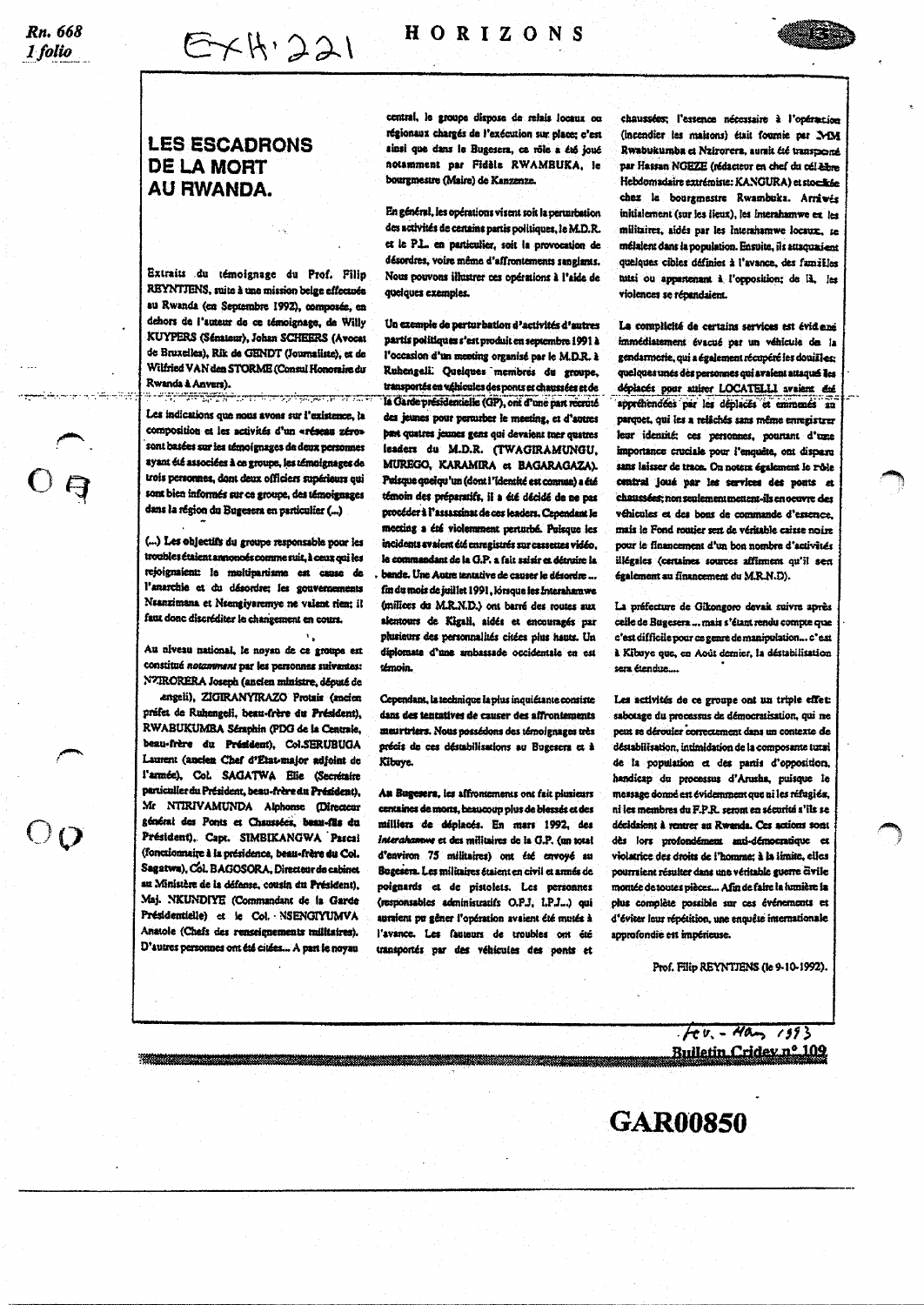

gili.<br>T

REYNFIL-09

DOCUMENT DISCLOSURE<br>: NUMBER

 $\frac{\partial}{\partial \theta}$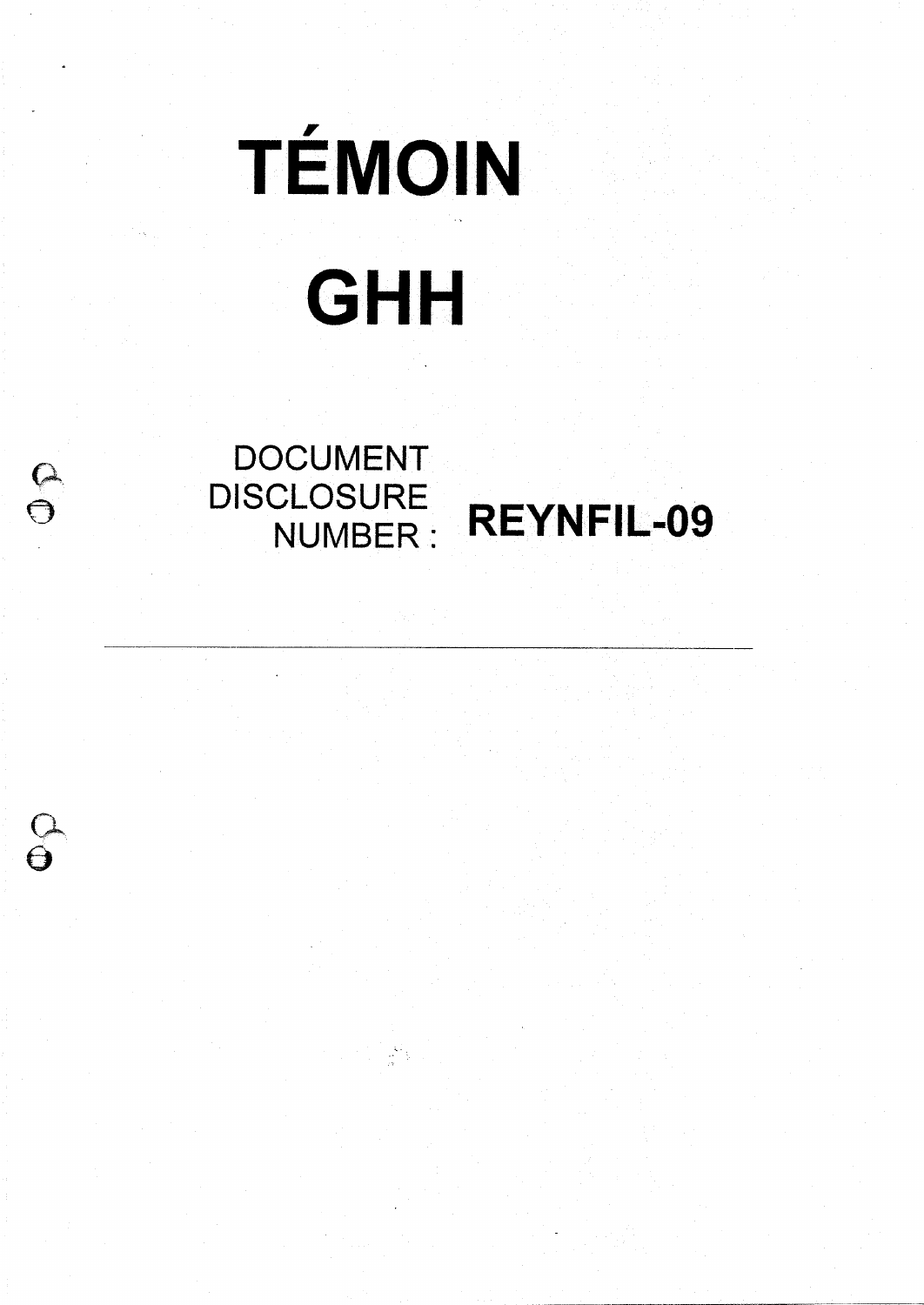#### Parquet du Procureur du Roi

**Bruxelles Brussel** 

#### POLICE JUDICIAIRE

Section : CRIMINELLE-

PJ 305

 $Annexe(s) : 4$ 

Aud.  $: 0$ 

 $N^{\circ}$  : 42.064

 $\epsilon$ Suite au P.V. n<sup>o</sup> du  $s(e)$ de

 $\overline{1}$ 

Suite aux devoirs prescrits par Monsieur le Procureur du Roi

Apostille :

Dossier: Commission Rogatoire 642 CR 96

A charge de NSENGIYIUMVA Anatole

Du chef de meurtre

Sur plainte de

Objet :-

w0-

Renseignements

K0067356

Indicateur n°

Transmis à Monsieur le Procureur du Roi.

Bruxelles, le  $\sqrt{3}$  octobre 1996.

Pr. le Commissaire en chef aux d.j.

 $0<sub>0</sub>$ P.R. BRUXELLES

**PRO JUSTITIA** 18.10.1996

P.K. BRUSSEI

L'an mil neuf cent nonante-six le dix-sept<sup>i</sup> du mois d'octobre à 16.45 heures,

#### Nous, Sabine WlLPUTTE,

Agent judiciaire près le Parquet de Monsieur le Procureur du Roi de l'arrondissement de Bruxelles, dans le cadre de la présente Commission Rogatoire Internationale, joignons au présent un téléfax Nous envoyé par le Professeur Filip REYNTJENS concernant les "Escadrons de la mort".

Dont acte.

J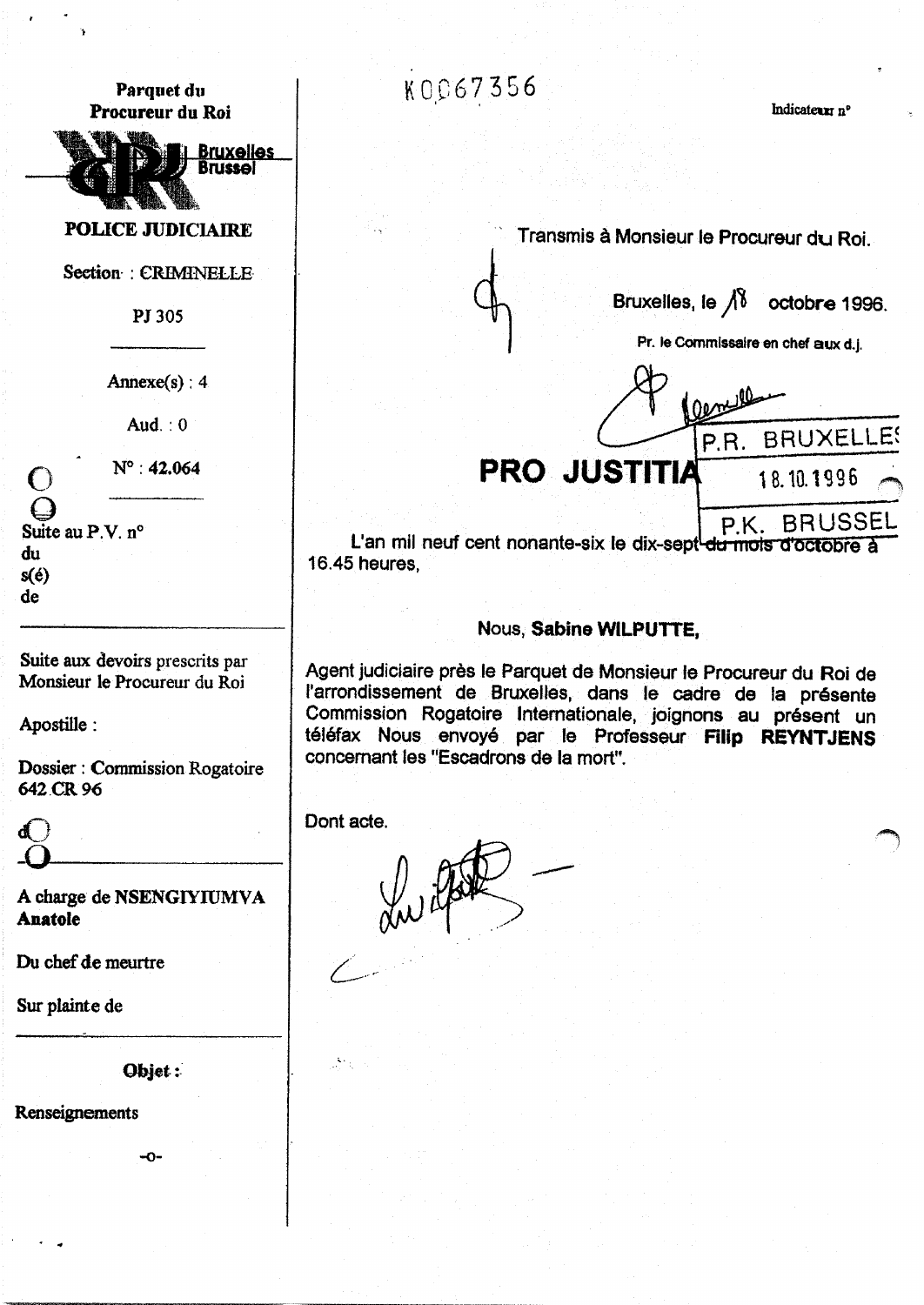タクラ

ちょうしん

#### DONNEES SUR LES "ESCADRONS DE LA MORT"

Les indications que nous avons pu obtenir sur l'existence, la composition et les activités d'un "réseau zéro" (expression de C. Mfizi) sont basées sur:

- les témoignages de deux personnes ayant été associées à ce groupe;

- les témoignages de trois personnes, dont deux officiers supérieurs, qui sont bien informés sur ce groupe:

- des témoignages récoltés sur le terrain des affrontements, dans la région du Bugesera en particulier.

Pour des raisons évidentes de sécurité, nous ne pouvons dévoiler l'identité dé nos informateurs. Nous tenons à signaler que les témoignages sont concordants, et qu'ils ont été recueillis audépendamment les uns des autres. En outre, les vérifications sur le terrain confirment des faits concrets et précis. alors que ces témoins ne connaissaient pas l'image globale.

Les objectifs du groupe responsable pour les troubles étaient annoncés commé suit à ceux qui le rejoignaient: le multipartisme est cause d'anarchie et de désordre; les gouvernéments Nsanzimana et Nsengiyaremye ne valent rien; il faut donc discréditer le changement en cours. Au niveau national, le noyau de ce groupe est constitué notamment par les personnes suivantes; NZIRORERA Joseph (ancien ministre, député de Ruhengeri), ZIGIRANYIRAZO Protéo cancien préfet de Ruhengeri, beau-frère du Président), RWABUKUMBA Séraphin (PI "La Centrale", beau-frère du Président), Col. SERUBUGA Laurent (ancien Chef d'Etat-ma, **TOERE** de l'armée). Col. SAGATWA Elie (secrétaire particulier du Président, beau-frère du President). Ning or, RUSHINGABIGWI Chantal, NTIRIVAMUNDA Alphonse (Directeur-general des pouts et chaussées, beau-fils du Président), Capt. SIMBIKANGWA Pascal (fonctionnaire à la présidence, beau-frère du Col. Sagatwa), Col. BAGOSORA (Directeur de cabinet au Ministère de la Défense nationale), RUCAGU Boniface (député de Ruhengeri), Maj. NKUNDIYE Léonard (Commandant de la Garde présidentielle) et Col. NSENGIYUMVA Anatole (Chef des renseignements militaires-G2). D'autres personnes sont également citées, mais pas par tous les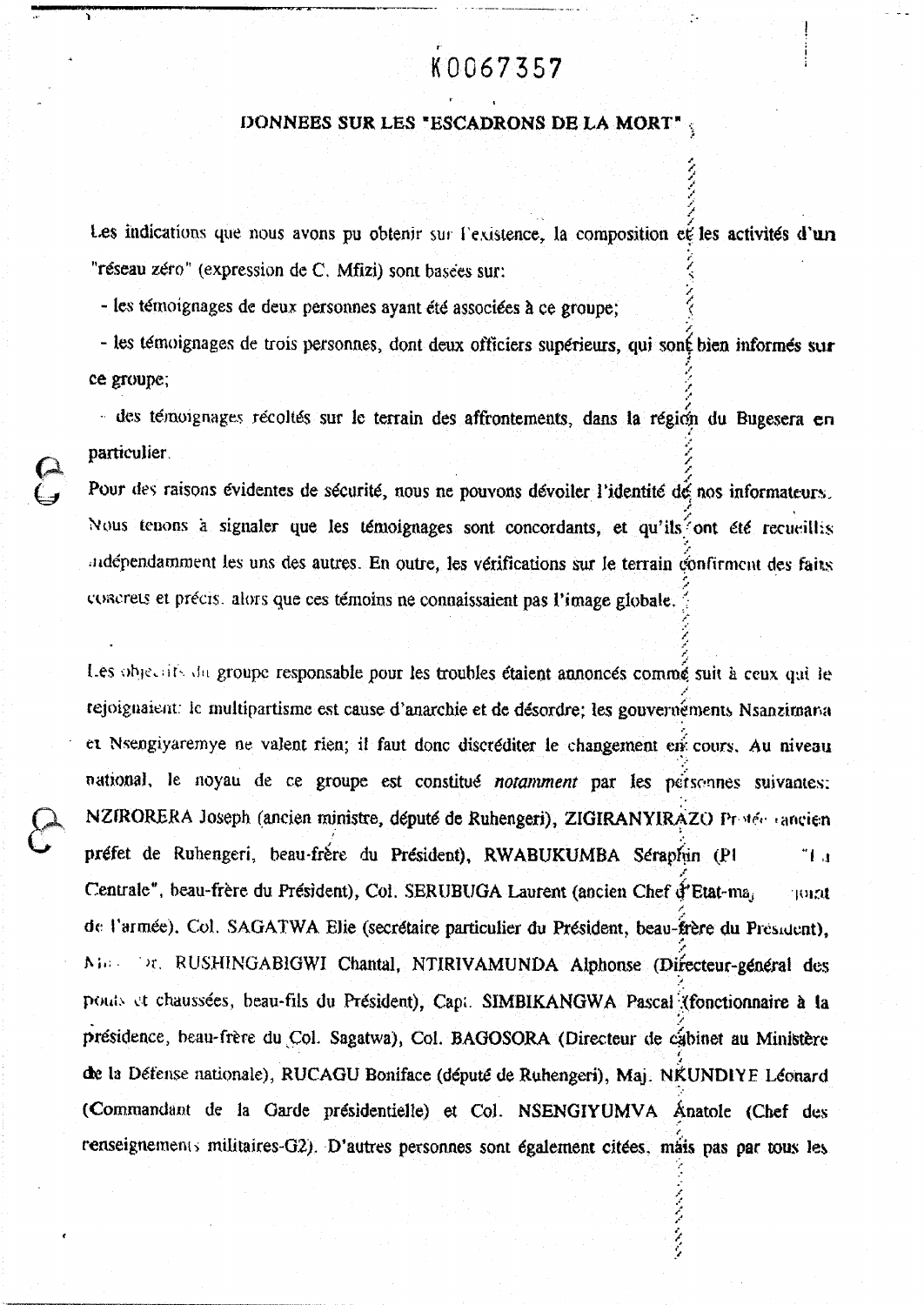#### KOC67358  $\ddot{\phantom{a}}$

/ /

t  $\mathcal{L}^+$  $\mathcal{L}$ 

/  $\mathcal{L}_{\mathcal{A}}$ I

7.

informateurs; nous préférons dès lors ne pas les mentionner. A part le noyau central, le groupe dispose de relais locaux ou régionaux chargés de l'exécution sur place; c'est ainsi que dans le Bugesera ce rôle a été joué notamment par Fidèle RWAMBUKA, bourgmestre de Kanzenze.

En général, les opérations visent soit la perturbation des activités de certains partis d'opposition, le M.D.R. et le P.L. en particulier, soit la provocation de désordres, voire même d'affrontements sanglants. Nous pouvons illustrer ces opérations à l'aide de quelques exemples $\ddot{\phi}$ 

Un exemple de perturbation d'activités d'autres partis s'est produit en septembre 1991 à l'occasion d'un meeting organisé par le M.D.R. à Ruhengeri. Quelques mémbres du groupe, transportés en véhicules des ponts et chaussées et de la Garde présidentielle (QP), ont d'une part recruté des jeunes pour perturber le meeting, et d'autre part quatre jeunes gens qui devaient tuer  $\lambda_{\rm{eff}}$ quatre leaders du M.D.R. (Twagiramungu, Murego, Karamira et Bagaragaza). Puisque quelqu'un (dont l'identité est connue) a été témoin des préparatifs, il a été décidé de ne pas procéder à l'assassinat des leaders. Cependant le meeting a été violemment perturbé. Puisque les incidents avaient été enregistrés sur vidéo, le commandant de la GP a fait saisir et détruite la bande.

 $\zeta$  $\epsilon$ 

> 5 Un, exemple de tentative de causer le désordre s'est produit récemment à la fin du mois de juillet. Lorsque des Interaham » (milices du M.R.N.D.) ont barré des routes aux alentours de Kigali, ils  $\mathbb{Z}^+$ ont été aidés et encourages sur place par plusieurs des personnalités identifiées plus naut. Un ç diplomate d'une ambassade occidentale en est témoin oculaire.

Cependant, la technique la plus inquiétante consiste dans des tentatives de causer des  $\epsilon$ affrontements meurtriers. Nous possédons des témoignages très précis de ces déstabilisations au Bugesera et à Kibuye. Au Bugesera, les affrontements ont fait plusieurs centaines de morts, beaucoup plus de blessés et des milliers de déplacés. En mars 1992, des interahamwe et des f militaires de la GP et du camp Mayuya (un total d'environ 75 militaires) ont été envoyés au Bugesera, Les militaires étaient en civil et armés de poignards et de pistolets? Les personnes, en  $\mathcal{L}$ particulier des O.M.P. et des I.P.J./O.P.J., qui auraient pu gêner l'opération avaient été mutées a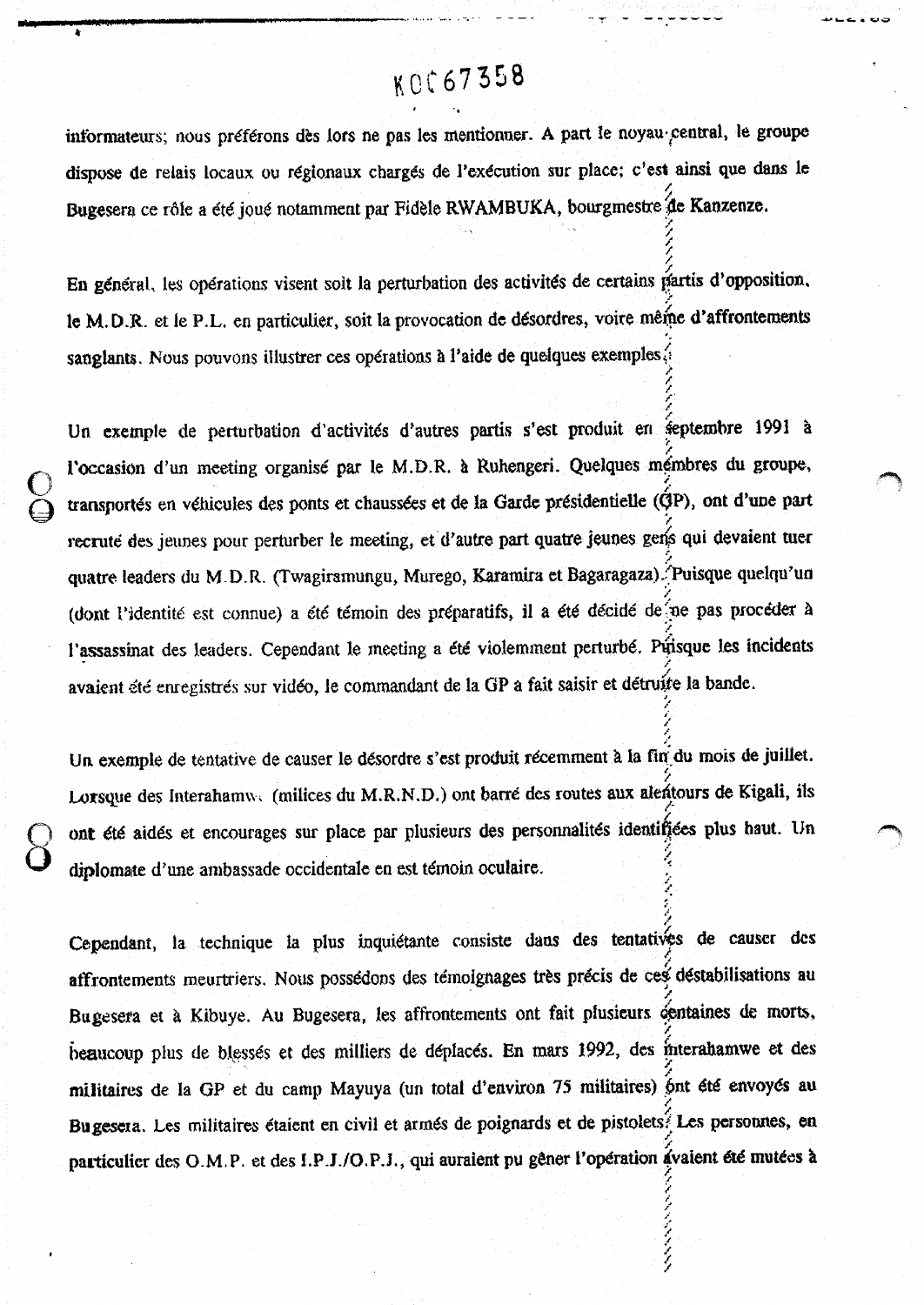l'avance. Les fauteurs de troubles ont été transportés par des véhicules des ponts et chaussées; l'essence nécessaire à l'opération était fournie par MM. Rwabukumba et Nzirorera, et aurait été f transportée par Hassan Ngeze et stockée chez le bourgmestre Rwambuka. Amves initialement à t« Gashora, les interahamwe et les militaires, aidés par des interahamwe locaux, se melatent dans la L population. Ensuite ils attaquaient quelques cibles définies à l'avance, des familles tutsi ou appartenant à l'opposition; de la, les violences se répandaient. La complicité de certains services est évidente. Quelques exemples. A Nyamata, le tueur d'Antonia Locatelli a été immédiatement évacué par un véhicule de la gendarmerie, qui a également récupéré les douifles; quelques-unes des personnes qui avaient attaqué les déplacés pour attirer Locatelli avaient été apprenendées par les déplacés et emmenées au parquet, qui les a relâchées sans même enregistre rieur identité; ces 7 personnes, pourtant d'une importance cruciale pour l'enquete, ont disparu saus laisser de dacc. On notera également le rôle central joué par le service des ponts et chaussées; non seulement metil en oeuvre des véhicules et des bons de commande d'essence, mais le Fonds routier sert de véritable caisse noire pour le financement d'un nombre d'activités illégales (certaines sources «. affirment qu'il sert également au financement du M.R.N.D.). i-

La préfecture de Gikongoro devait suivre après le Bugesera. Un de nos informateurs s'y est rendu 6 pour préparer l'opération en véhicule des ponts et chaussées. Le préfet Habiyamocre (ancien chef de la Sûreté) était le relais local. Ayant constaté que Gikongoro était un terrain difficile pour ce type de manipulation, le groupe a abandonné l'idée et a décidé d'y installer Ia(C.D.R. Au Beu de Gikongoro, c'est à Kibuye qu'en août dernier la déstabilisation a une fois de plus été tentée. C'est à partir du Lac Kivu que les infiltrations d'interahamwe et de militaires s'est opérée; des éléments de la C.D.R. ont participé à l'opération, dont le schéma était pour le reste iéentique à celui du / Bugesera, Le bilan s'élève à une dizaine de morts, des dizaines de blessés et plusieurs milliers de déplacés.

o:, 7

/

Les activités de ce groupe ont un triple effet:

 $\epsilon$ 

sabotage du processus de démocratisation, qui ne peut se dérouler correctement dans un ちょうきょうりんきん きょうしょう contexte de déstabilisation;

. As a set of the set of the set of the set of the set of the set of the set of the set of the set of the set of the set of the set of the set of the set of the set of the set of the set of the set of the set of the set o